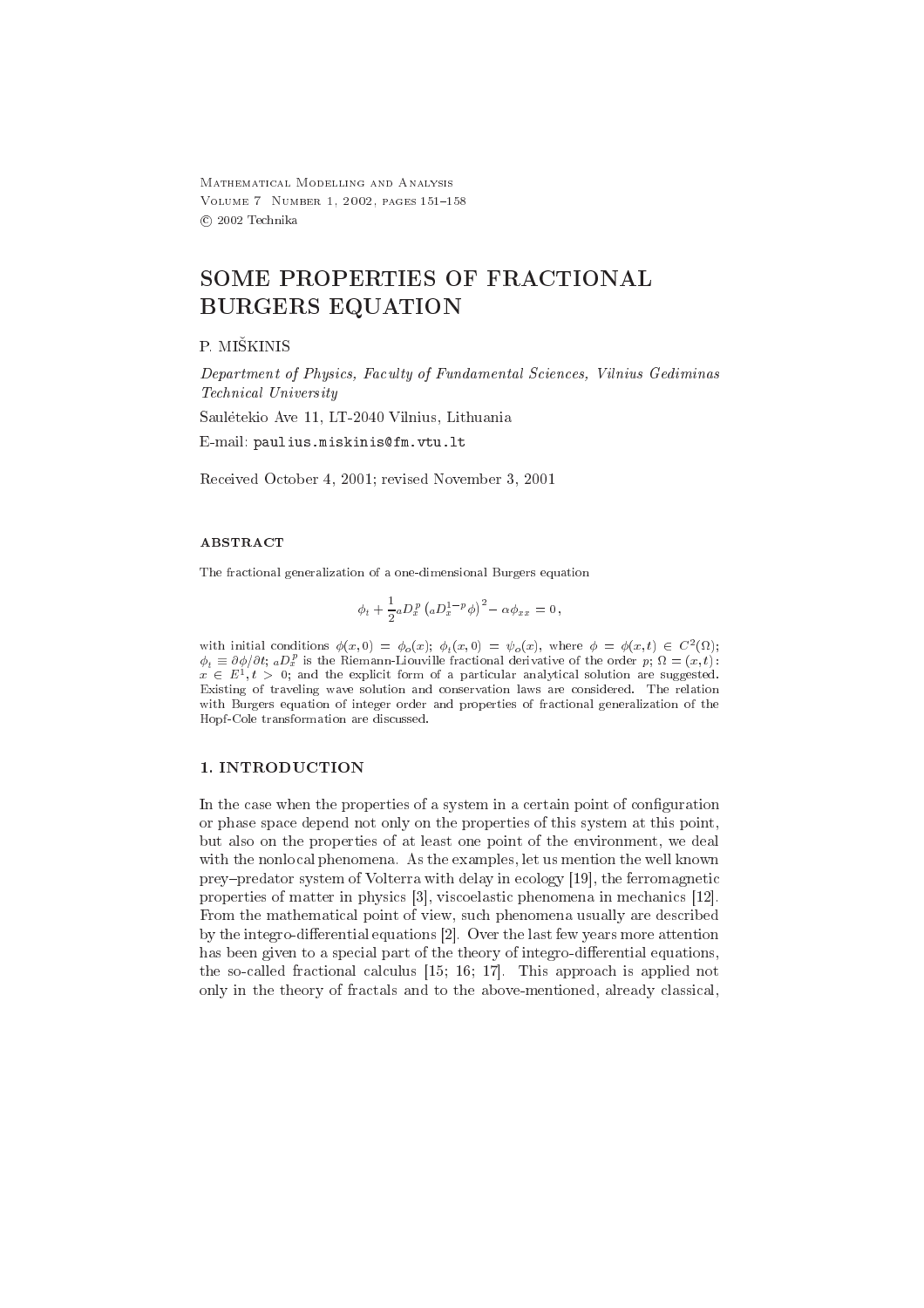nonlocal phenomena, but also for description of the electrical, biological and diffusion phenomena. The latter topic, as follows from the growing number of publications, receives the bulk of attention [16].

There are two fractional generalizations of the classical diffusion equation. One of them leads to replacing the second space derivative by the fractional one:

$$
\phi_t - \alpha_a D_x^{2+p} \phi = 0, \qquad (1.1)
$$

where  $\phi = \phi(x, t)$ ,  $_aD_x^p$  is a fractional derivative in the sense of Riemann-Liouville  $[17]$ :

$$
{}_{a}D_{x}^{p}\phi(x,t) = \frac{1}{\Gamma(-p)} \int_{a}^{x} \frac{\phi(\xi,t)}{(x-\xi)^{p+1}} d\xi,
$$
\n(1.2)

where  $0 < p < 1$ , and a is a parameter of nonlocality. From this approach, but for the wave equation, the fractional derivative was considered by A. N. Gerasimov in  $[6]$ . The other generalization, proposed by R. R. Nigmatullin in  $[14]$ , is related to the fractional substitution of the time derivative:

$$
{}_{a}D_{t}^{p}\phi - \alpha \phi_{xx} = 0. \qquad (1.3)
$$

In this situation, due to the well known relation between the diffusion and the Burgers equations, we may expect two analogous nonlocal generalizations of Burgers equation:

$$
\phi_t + \phi \phi_x - \alpha_a D_x^p \phi = 0, \qquad (1.4)
$$

and the other one

$$
{}_{a}D_{t}^{p}\phi + \phi\phi_{x} - \alpha\phi_{xx} = 0. \qquad (1.5)
$$

These generalizations (1.4) and (1.5) are just applications of the ideas of [6]. [14]. However, most interesting and perhaps most productive is the third, fractional Burgers equation (FBE), i.e. nonlinear and nonlocal generalization of diffusion equation, based on a fractional generalization of the Hopf and Cole transformation and presented below:

$$
\phi_t + \frac{1}{2} \, _aD_x^p \left( _aD_x^{1-p} \phi \right)^2 - \alpha \phi_{xx} = 0 \,, \tag{1.6}
$$

in which  $\phi(x,t), \phi_0(x) \in \mathbb{R}, -\infty < x < +\infty$ ;  $t \geq 0$  and the parameter  $\alpha > 0$ . A series of exact analytical solutions of this equation, the asymptotic form of the solutions and a fractional generalization of Reynolds number are presented. Concrete examples, which correspond to the simplest behavior of fractal solution, are analyzed.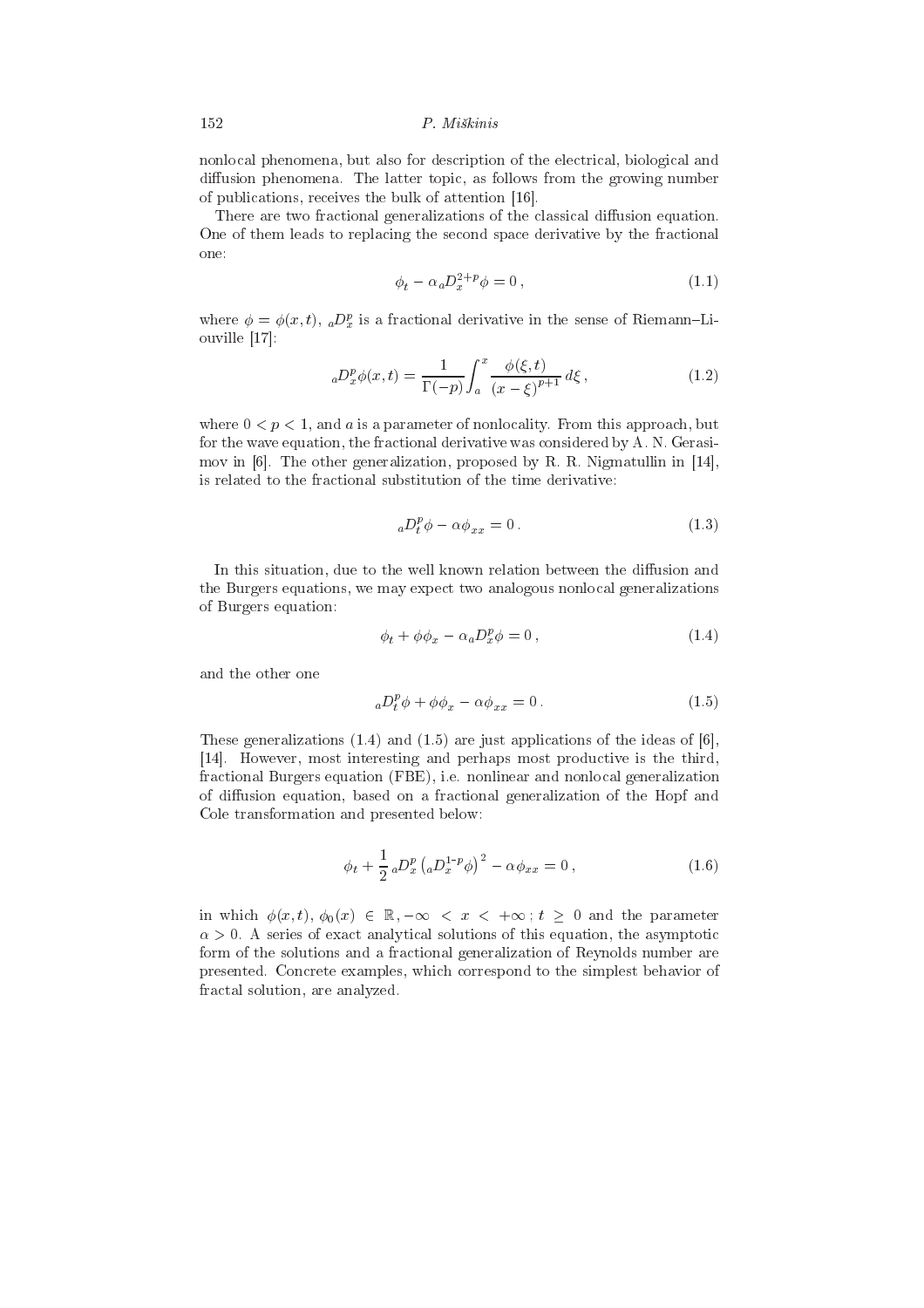

Figure 1. Interrelation among diffusion equation (DE), Burgers equation (BE) and fractional Burgers equation (FBE). The fractional parameter 0 <  $p < 1$  can take integer or fractional values.

# 2. THE REYNOLDS NUMBER AND NONLOCAL PERTURBA-**TIONS**

The acoustic Reynolds number is a very convenient dimensionless quantity which is used in the nonlinear Burgers equation (BE). This number is just a which is used in the hominear Durgers equation (DD). This number is just a<br>ratio of the nonlinear and the dissipative terms  $R_a \sim \frac{\phi \phi_x}{\alpha \phi_{x_x}}$ . In the case when<br> $R_a \ll 1$ , the influence of the nonlinear term is negligi term plays a crucial role and leads to turbulence.

For the FBE  $(1.6)$  we may introduce a dimensionless generalization of the acoustic Reynolds number

$$
R_a \sim \frac{{}_a D_x^p \left( {}_a D_x^{1-p} \phi \right)^2}{\alpha \phi_{xx}} \sim \frac{\phi x^p}{\alpha} \,. \tag{2.1}
$$

Depending on the value of this number, we obtain two limit cases of FBE.

$$
\phi_t - \alpha \phi_{xx} = 0, \quad \mathcal{R}_a \ll 1 \tag{2.2}
$$

$$
\phi_t + \frac{1}{2} \, _aD_x^p \left( _aD_x^{1-p} \phi \right)^2 = 0 \,, \quad R_a \gg 1 \,. \tag{2.3}
$$

We shall see below that the Reynolds number  $(2.1)$  expresses a number of degrees of freedom of single perturbation and plays a no less important role in the nonlinear and nonlocal phenomena, similarly to the usual Reynolds number in hydrodynamics and acoustics.

# 3. SOLUTIONS OF THE FRACTIONAL BURGERS EQUATION

Note that in the case when  $R_a \ll 1$ , the influence of the diffusion term is minimal and the FBE  $(1.6)$  turns into an ordinary diffusion equation. This implies a deep correlation between the DE and the FBE.

Suppose the solution of the diffusion equation  $w(x, t)$  is known. Then, due to the useful relation between BE and DE at  $p = 1$ , we can express the solution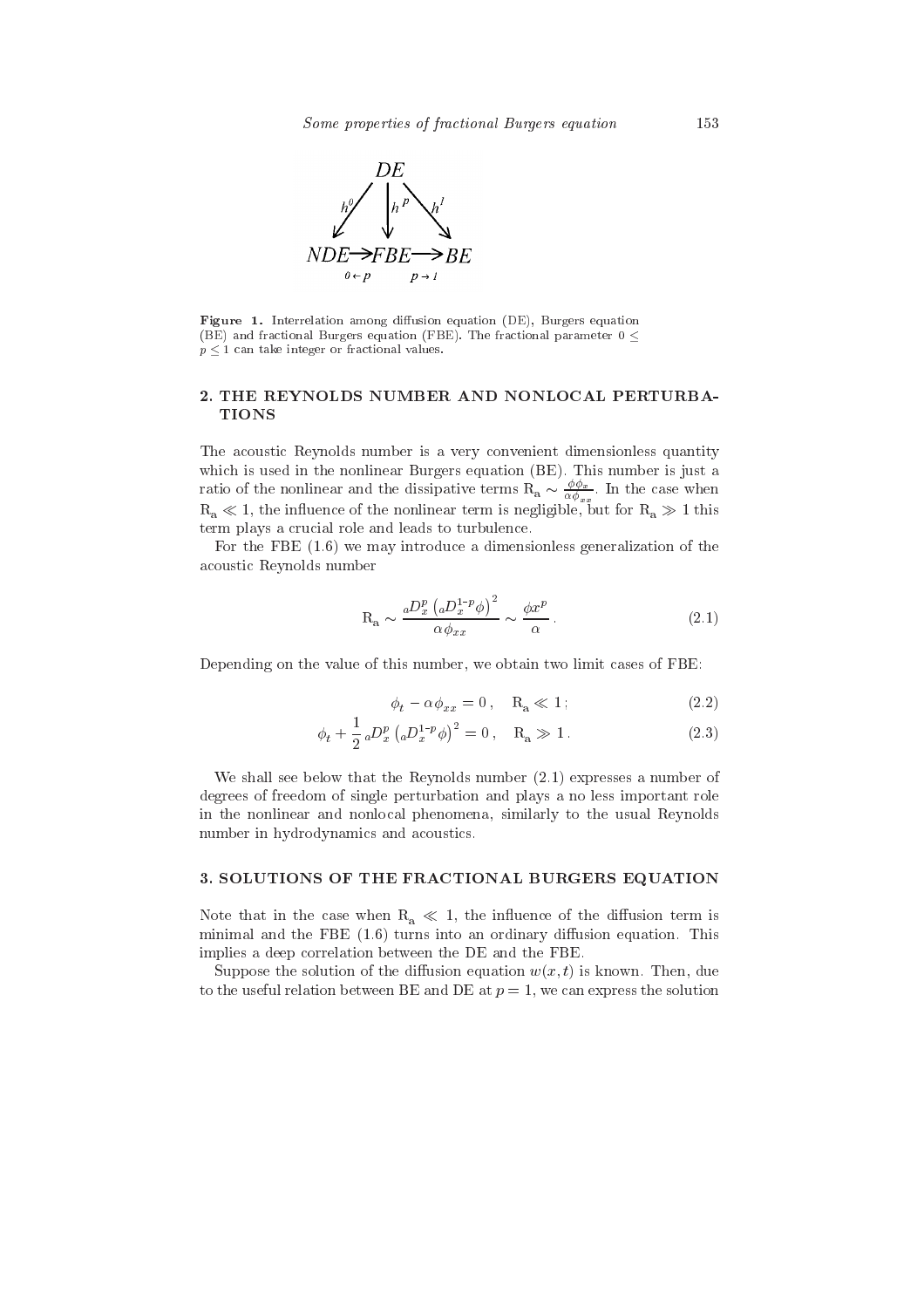of FBE (1.6) for any  $p > 0$ :

$$
\phi(x,t) = -2\alpha \, {}_aD_x^p \log w(x,t) \,. \tag{3.1}
$$

This relation can be represented by a diagram (Fig. 1).

In the case of the solution of the diffusion equation

$$
w(x,t) = \exp\left(-\frac{cx}{2\alpha} + \frac{c^2t}{4\alpha} - b\right),\tag{3.2}
$$

the solution of the FBE  $(1.6)$  is

$$
\phi(x,t) = cx - \frac{c^2}{2}t + \frac{b}{2\alpha}, \qquad p = 0, \quad (3.3)
$$

$$
\phi(x,t) = c, \qquad p = 1, \quad (3.4)
$$

$$
\phi(x,t) = -\frac{1}{\Gamma(-p)} \frac{b(p-1) + \alpha c \left[2ap + (1-p)ct - 2x\right]}{2\alpha(p-1)p(x-a)^p}, \quad 0 < p < 1,\tag{3.5}
$$

with asymptotic behavior the solution  $(3.5)$ :

$$
\phi(x,t) = \frac{(x-a)^{(1-p)}}{\Gamma(2-p)} \quad \text{when} \quad x \to +\infty. \tag{3.6}
$$

Note that solution  $(3.5)$  continuously transforms from solution  $(3.3)$  into  $((3.4))$  when the parameter p runs from  $p = 0$  to  $p = 1$ . In general, despite the validity of the FBE (1.6) at the any  $p > 0$ , the smooth dependence on p between integer and fractional values of p is only at  $p < 0$ . When  $p > 0$ and  $p \notin \mathbb{N}$  the  $\Gamma(-p)$  exists and we can apply the analytical continuation. At the  $p \in \mathbb{N}$  we have use the expression (3.1). Note also, that to the solution  $(3.2)$  of the usual diffusion equation we have not nontrivial solutions at the  $p \geqslant 2$ , when  $p \in \mathbb{N}$ .

Now consider a special type of the traveling wave solution when  $\phi(x, t) =$  $\phi(x - ut) \equiv \phi(\xi)$ , where  $\xi \equiv x - ut$ . Then the FBE takes the form

$$
\frac{1}{2} \int_{a}^{b} D_{\xi}^{p} \left[ {}_{a}D_{\xi}^{(1-p)} \phi \right]^{2} d\xi = \alpha \phi' + u\phi \,. \tag{3.7}
$$

The traveling wave solution of  $(3.7)$  is

$$
\phi = 2u\xi - 2\alpha \log \left[\exp \frac{u(c+\xi)}{\alpha} - 1\right], \quad p = 0,
$$

with the asymptotics  $\phi = -2uc, \xi \gg 1$ ;

$$
\phi = -\frac{2}{\Gamma(2-p)} \frac{u\xi + \frac{p}{\alpha}u^2 - (1-p)C}{(\xi - a)^p}, \quad p < 0,
$$

154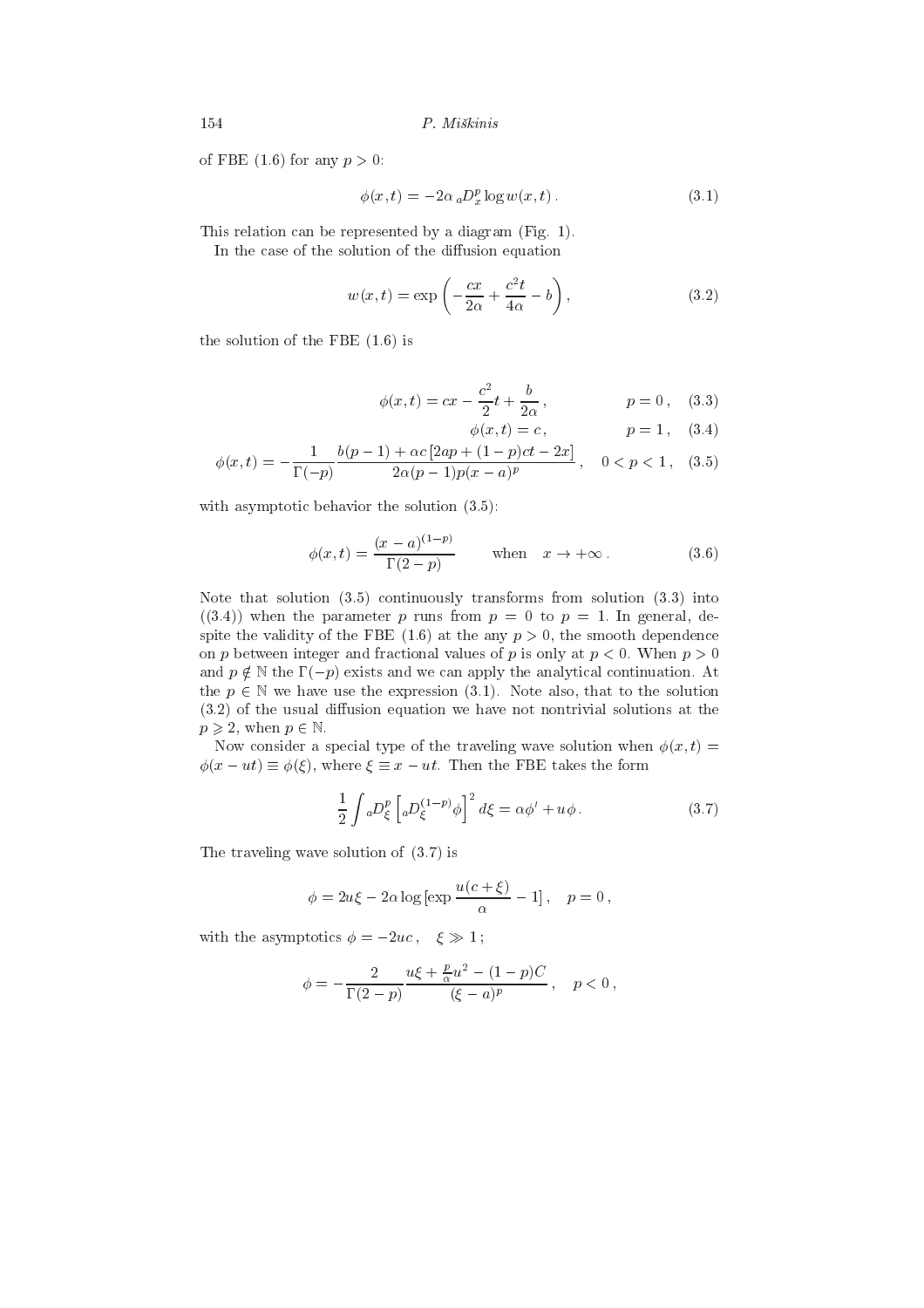with the integration constant  $C$ , and

$$
\phi = \phi_1 + \frac{\phi_2 - \phi_1}{1 + \exp\left(\frac{\phi_2 - \phi_1}{2\alpha}\xi\right)}, \quad p = 1,
$$

with the asymptotics  $\phi(\xi \to +\infty) = \phi_1$ ,  $\phi(\xi \to -\infty) = \phi_2$ ,  $\phi_2 > \phi_1$ .

The relation (3.1) between the solutions of FBE and DE allows to consider an interaction of nonlocal and nonlinear perturbations. Two or more perturbations moving with a different velocity can overtake each other or flow together into a new intensive perturbation. The FBE also describes the interaction process of two or more moving perturbations. The superposition principle is not valid for the nonlinear FBE, but it is valid for the linear diffusion equation. The fractional Hopf-Cole transformation  $(3.1)$  interrelates the solutions of nonlocal and nonlinear FBE and of linear diffusion equation. Thus, if  $w_i(x, t)$ are the solutions of diffusion equation, then  $\phi(x,t) = -2\alpha_a D_x^p(\log \sum w_i)$  are the solutions of FBE.

For two solutions of the diffusion equation

$$
w_i(x,t) = a_i \exp\left(-\frac{c_i x}{2\alpha} + \frac{c_i^2 t}{4\alpha} - b_i\right), \quad i = 1, 2
$$

we obtain a nonlocal and nonlinear interaction of these perturbations

$$
-\frac{\phi(x,t)}{2\alpha} = \begin{cases} \frac{\log{(w_1+w_2)}}, & p = 0 \,, \\ \frac{1}{\Gamma(-p)} \int_a^x \frac{\log{[w_1(\xi,t)+w_2(\xi,t)]}}{(x-\xi)^{(p+1)}} \, d\xi, & 0 < p \,, \\ \frac{c_1 w_1 + c_2 w_2}{w_1 + w_2}, & p = 1 \,. \end{cases}
$$

# 4. THE ASYMPTOTIC BEHAVIOUR OF SOLUTIONS AND THE CONSERVATION LAWS

Despite the nonlocal character of FBE there are few conservation laws. Suppose that for some  $q$ 

$$
{}_{a}D_{x}^{-q}\phi_{xx} \to 0\,, \quad {}_{a}D_{x}^{-p}\phi_{x} \to 0\,, \quad \text{when} \quad x \to a\,, \quad \text{and} \quad x \to +\infty\,.
$$

Then, by acting on equation (1.6) with the nonlocal operator  ${_aD_x^{-q}}$ , we obtain

$$
\frac{\partial}{\partial t}{}_a D_x^{-q} \phi = {}_a D_x^{-q} {}_a D_x^p \left[ \alpha {}_a D_x^{2-p} \phi - \frac{1}{2} \left( {}_a D_x^{1-p} \phi \right)^2 \right] .
$$

Note here that for  $p, q > 0$ , and  $k - 1 \le p < k$ 

$$
{}_{a}D_{x}^{-q}{}_{a}D_{x}^{p}f(x) = {}_{a}D_{x}^{p-q}f(x) - \sum_{j=1}^{k} \left[ {}_{a}D_{x}^{p-j}f(x) \right]_{x=a} \frac{(x-a)^{q-j}}{\Gamma(1+q-j)}
$$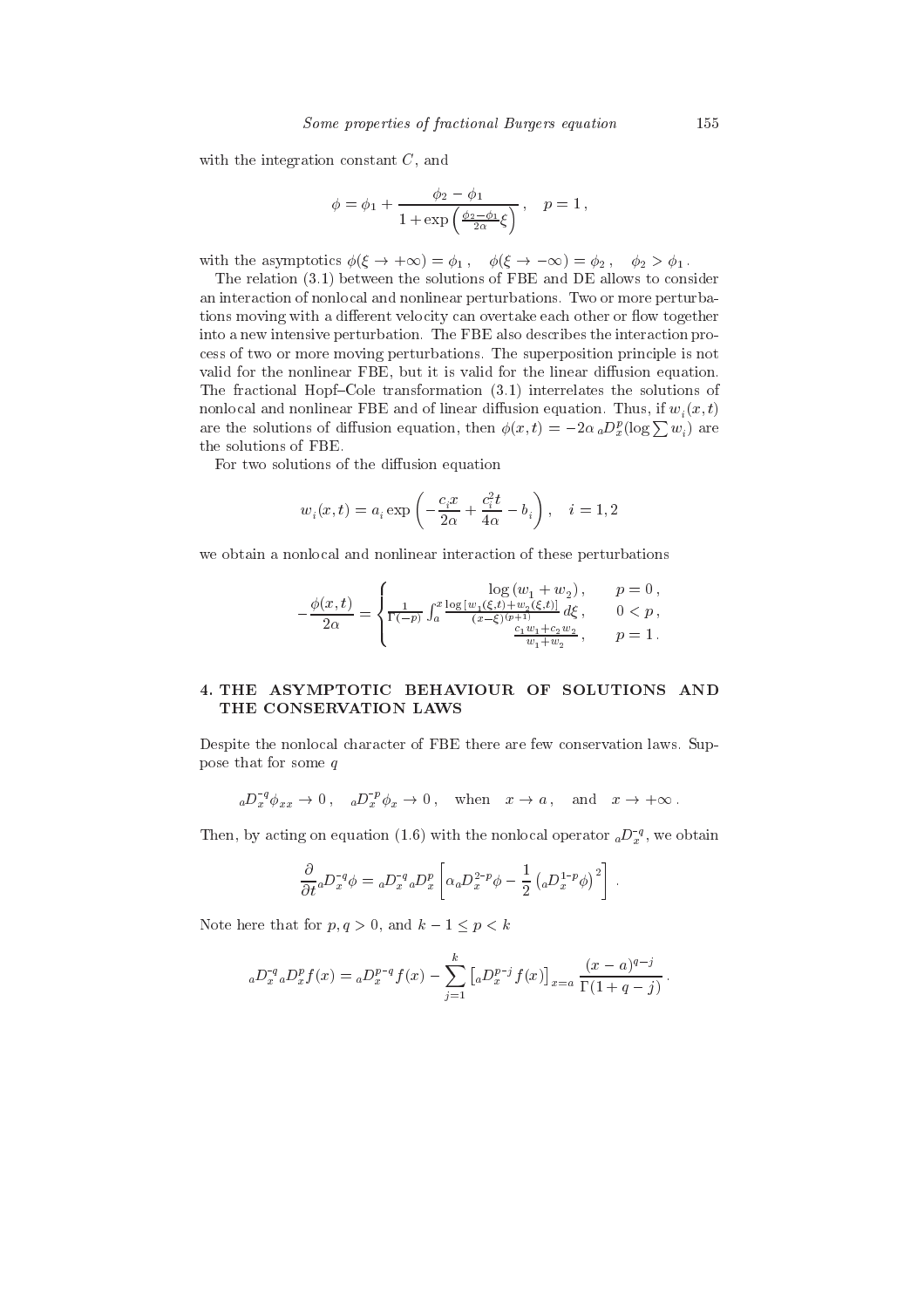This means that

$$
{}_{a}D_{x}^{-q}\phi(x,t) = \frac{1}{\Gamma(p)} \int_{a}^{x} \frac{\phi(\xi,t)}{(x-a)^{1-q}} d\xi = inv = I.
$$
 (4.1)

At the  $q = p$ , the conserved quantity I corresponds to the functional of length of the fractional curve  $\phi(\xi)$ .

Remind that the field function  $\phi(x, t)$  has a fractional physics dimension  $[\phi] = L^{2-p}T^{-1}$ ,  $[\alpha] = L^2T^{-1}$ . Therefore, at the  $q = p$ , we may consider the quantity  $I(4.1)$  as an expression of the impulse conservation law, which coincides with the well-known relation to the usual BE at  $p=1$ .

Thus we arrive to an important conclusion: the dimensionless Reynolds number  $R_a \sim \frac{2I}{\alpha}$  has the same form for any fractional or integer meaning of<br>the parameter p. The kinetic perturbation energy K in the fractional case can also be modified to  $K = \frac{1}{2} \int_b^a ({}_{a}D_x^{1-p}\phi)^2 dx$ .

It is easy to check that the kinetic energy K at the  $b \to +\infty$  is a conserved quantity, if and only if the field function  $\phi(x,t)$  obeys the equation (1.6):

$$
\int_{a}^{b} \left[ \frac{1}{2} \phi_{x\alpha} D_x^p (\alpha D_x^{1-p} \phi)^2 - \alpha \phi_x^2 \right] dx > 0.
$$

The conservation laws are obviously related to the group of automorphisms of FBE. In the case of the usual BE there is a large Lee symmetry group of point transformations, which contains the Galilei, dilation and projective transformations and is generated by operators

$$
D = 2t\partial_t + x\partial_x - \phi\partial_\phi, \quad K = t^2\partial_t + tx\partial_x - \left( tu + \frac{1}{2}x \right) \partial_\phi,
$$
  

$$
P_1 = \partial_x, \quad P_2 = \partial_t, \quad B = 2t\partial_x - \partial_\phi.
$$

Symmetries in the discrete BE have been studied in [8].

An important and in general case un-investigated problem is to find the nonlocal and nonclassical symmetries of FBE. Some general aspects were already presented in [1]. Promising seems an attempt of computer symmetry analysis, as was done for nonlinear heat equation in [4].

Note here that the existence of the transformation  $T$  expressed by relation  $(3.1)$  allows to solve the problem of symmetry group of FBE  $(1.6)$ . Let G be a group of symmetry of the diffusion equation, then  $G = TG_1T^{-1}$  is a symmetry group of FBE  $(1.6)$ .

## 5. CONCLUSIONS AND DISCUSSION

From our point of view, the FBE  $(1.6)$ , in contrast to the other two possible generalizations of BE, has at least two important advantages: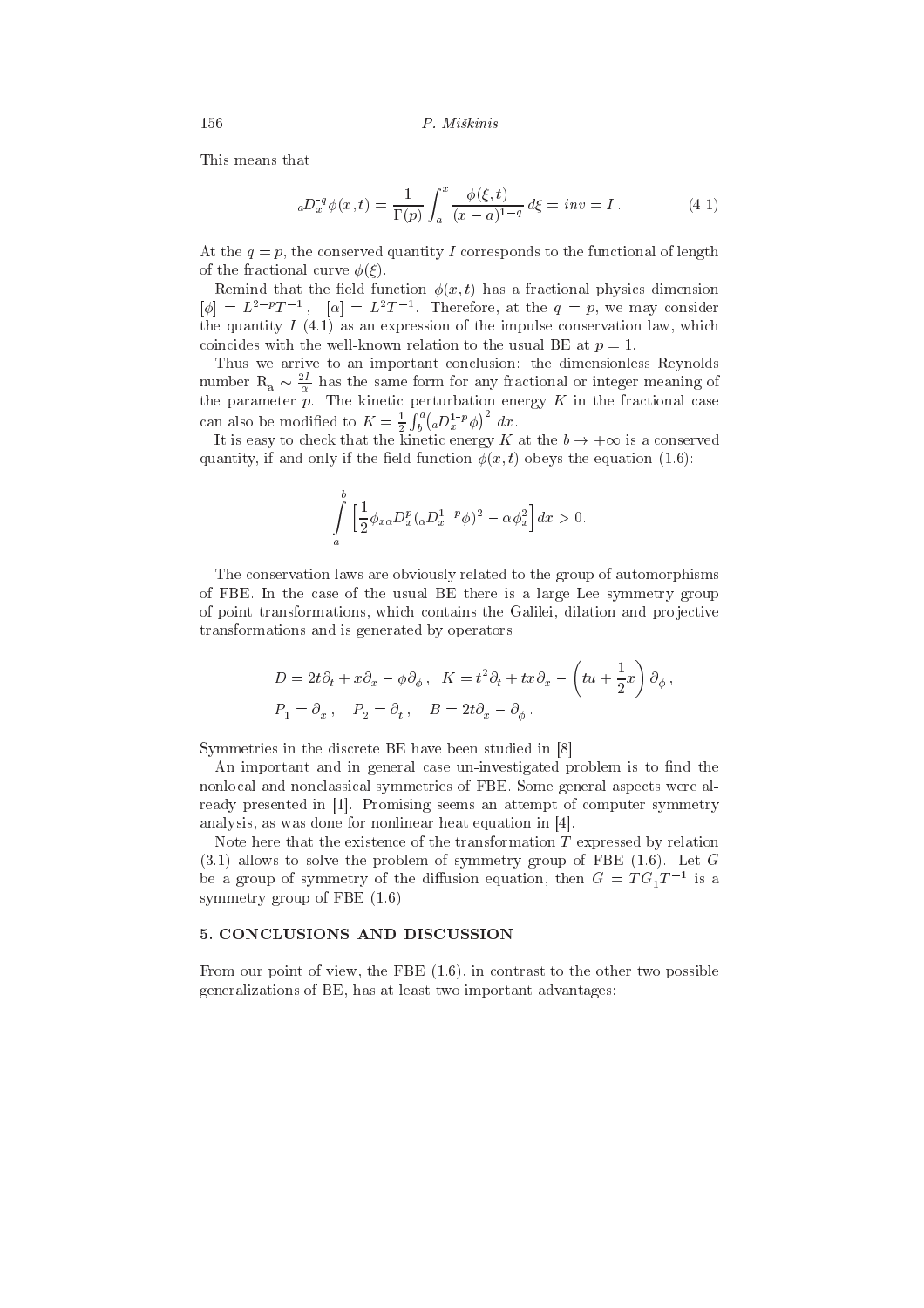i) the effect of nonlinearity and nonlocality is concentrated in one term;

ii) the relation with the usual diffusion equation allows a lot of analytical solutions of FBE.

Now we shall highlight the following important aspects. Despite the nonlocality in the proposed nonlinear and nonlocal FBE,

- there are space-localized solutions;
- nonlocal perturbations of such a system can interact;
- the Reynolds number is a universal dimensionless parameter both for the local and nonlocal, fractional Burgers equation.

In some fields of physics we need the vectorial form of the Burgers equation. e.g. in astrophysics to describe the large-scale structure of the Universe [13; 18. In such cases the vectorial FBE can be proposed:

$$
\phi_t + \frac{1}{2} \, _aD_x^p \left( _aD_x^{1-p} \phi \right)^2 - \alpha \nabla(\nabla \phi) = 0 \,, \tag{5.1}
$$

where  $\phi = (\phi^{(1)}, \ldots, \phi^{(n)})$ ,  $\nabla$  is the gradient operator and

$$
{}_{a}D_{x}^{p} = e_{k} {}_{a}D_{x_{k}}^{p_{k}} = \sum_{k=1}^{n} \frac{e_{k}}{\Gamma(1-p_{k})} \frac{\partial}{\partial x_{k}} \int_{a_{k}}^{x_{k}} \frac{dt}{(x_{k}-t)^{p_{k}}}, \qquad (5.2)
$$

with  $dt \equiv dt_1 \dots dt_n$  and  $e_k$  are unit normal vector in the  $x_k$  direction.

The obtained results, because of their general character, allow a wide range of applications. The process of nonlinear heat distribution in the environment in the presence of heat sources and sinks is a good example.

Our results also apply to the Kardar-Parisi-Zhang (KPZ) equation in the crystal growth phenomena in  $(1+1)$ -dimensions [11], the nonlinear dynamics of moving line  $[10]$ , galaxy formations  $[13; 20; 21]$ , behavior of magnetic flux line in superconductor  $[9]$ , and spin glasses  $[5]$ , as well as to numerous examples of the application of the usual Burgers equation presented in [7].

#### **REFERENCES**

- [1] B. Abraham-Shrauner and A. Guo. Hidden and nonlocal symmeries of nonlinear differential equations. In: Modern Goup Analysis: Advanced Analytical and Computational Methods in Mathematical Physics. Kluver Acad Pb, Dordrecht, 1-5, 1993.
- [2] R.P. Agarwal and D. O'Regan. Integral and Integrodifferential Equations Theory, Methods and Applications. G & B Science Pub., Amsterdam, 2001.
- [3] G. Bertotti. Hysteresis in Magnetism: For Physicists, Materials Scientists, and Engineers (Electromagnetism). Academic Press, New York, 1998.
- [4] P.A. Clarcson and E.L. Mansfield. Symmetries of nonlinear heat equation, in modern goup analysis. Advanced Analytical and Computational Methods in Mathematical  $Physics, 155 - 171, 1993.$
- [5] D.S. Fisher and D.A. Huse. Directed pathsin a random potential. Phys. Rev. B, 43,  $10728 - 10742$ , 1991.